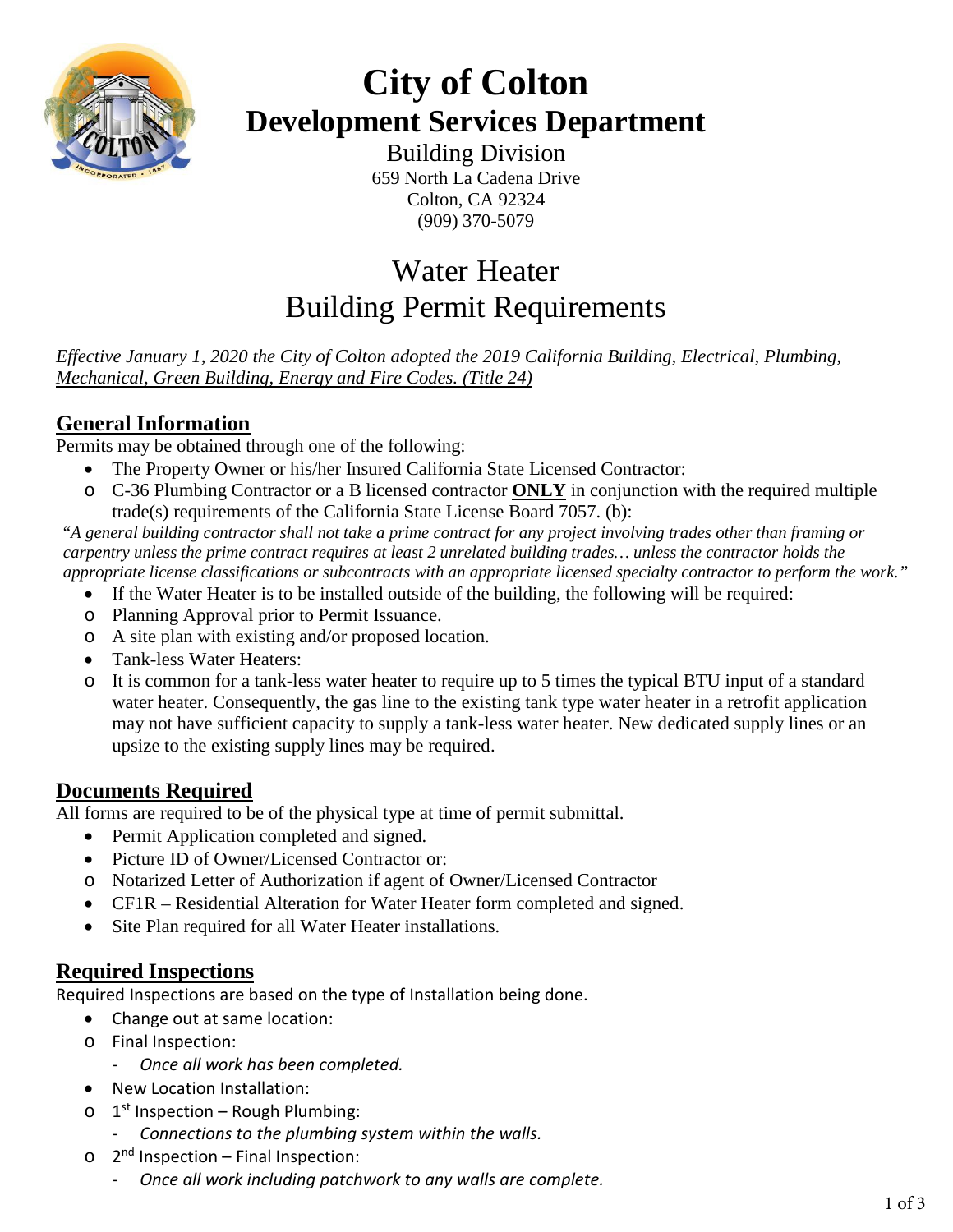| Dwelling<br>System<br>Page 1 of 2)<br>Type<br>15<br>DHW System<br>Distribution<br>Central<br>Type<br>14<br><b>IN ulti Family Dwellings</b><br>Single Family Dwelling<br>Back-Up<br>Fraction<br>Savings<br>Solar<br>13<br>Exterior<br>R-Value<br>Insul.<br>12<br>$\Omega$<br>$\Box$<br>Standby<br>Loss(%)<br>$\overline{11}$<br><b>Building Type:</b><br>Climate Zone:<br>Efficiency<br>Heating<br>Value<br>$\overline{a}$<br>Efficiency<br>Heating<br>Type<br>80<br>Rated<br>Value<br>Input<br>80<br>Rated<br>Input<br>Type<br>CO<br>$\widetilde{\mathsf{G}}$<br>Type<br>WATER HEATING SYSTEMS (Section 150.2(b)<br>Fuel<br>80<br>Volume<br>Storage<br>Heater<br>Water<br>(gal)<br>50<br>Heaters<br>system<br>Water<br># of<br>$\overline{6}$<br>$\cong$<br>Heater<br>Water<br>Type<br>3<br>Heating<br>System<br>Water<br>Type<br>20<br>Identification<br>Heating<br>System<br>Water<br>Name<br>$\overline{C}$<br>ŏ | Water heating compliance for an alteration is described in Section 150.2(b)1G. For single dwelling a gas or propane water heater, with a storage tank of 60 gallons maximum<br>another electric water heater. However, changing from gas to<br>heater. Demand recirculation is not allowed for electric water<br>Prescriptive Residential Alterations for Water Heater<br>A. GENERAL INFORMATION<br>WATER HEATING SYSTEMS<br>City, Zip Code:<br>Site address:<br>$\dot{\mathbf{c}}$ |  |  | CF1R-ALT-01-E | WATER HEATER |
|---------------------------------------------------------------------------------------------------------------------------------------------------------------------------------------------------------------------------------------------------------------------------------------------------------------------------------------------------------------------------------------------------------------------------------------------------------------------------------------------------------------------------------------------------------------------------------------------------------------------------------------------------------------------------------------------------------------------------------------------------------------------------------------------------------------------------------------------------------------------------------------------------------------------|-------------------------------------------------------------------------------------------------------------------------------------------------------------------------------------------------------------------------------------------------------------------------------------------------------------------------------------------------------------------------------------------------------------------------------------------------------------------------------------|--|--|---------------|--------------|
|                                                                                                                                                                                                                                                                                                                                                                                                                                                                                                                                                                                                                                                                                                                                                                                                                                                                                                                     |                                                                                                                                                                                                                                                                                                                                                                                                                                                                                     |  |  |               |              |
|                                                                                                                                                                                                                                                                                                                                                                                                                                                                                                                                                                                                                                                                                                                                                                                                                                                                                                                     |                                                                                                                                                                                                                                                                                                                                                                                                                                                                                     |  |  |               |              |
|                                                                                                                                                                                                                                                                                                                                                                                                                                                                                                                                                                                                                                                                                                                                                                                                                                                                                                                     |                                                                                                                                                                                                                                                                                                                                                                                                                                                                                     |  |  |               |              |
|                                                                                                                                                                                                                                                                                                                                                                                                                                                                                                                                                                                                                                                                                                                                                                                                                                                                                                                     |                                                                                                                                                                                                                                                                                                                                                                                                                                                                                     |  |  |               |              |
|                                                                                                                                                                                                                                                                                                                                                                                                                                                                                                                                                                                                                                                                                                                                                                                                                                                                                                                     |                                                                                                                                                                                                                                                                                                                                                                                                                                                                                     |  |  |               |              |
|                                                                                                                                                                                                                                                                                                                                                                                                                                                                                                                                                                                                                                                                                                                                                                                                                                                                                                                     |                                                                                                                                                                                                                                                                                                                                                                                                                                                                                     |  |  |               |              |
|                                                                                                                                                                                                                                                                                                                                                                                                                                                                                                                                                                                                                                                                                                                                                                                                                                                                                                                     |                                                                                                                                                                                                                                                                                                                                                                                                                                                                                     |  |  |               |              |
|                                                                                                                                                                                                                                                                                                                                                                                                                                                                                                                                                                                                                                                                                                                                                                                                                                                                                                                     |                                                                                                                                                                                                                                                                                                                                                                                                                                                                                     |  |  |               | Unit DHW     |
|                                                                                                                                                                                                                                                                                                                                                                                                                                                                                                                                                                                                                                                                                                                                                                                                                                                                                                                     |                                                                                                                                                                                                                                                                                                                                                                                                                                                                                     |  |  |               |              |
|                                                                                                                                                                                                                                                                                                                                                                                                                                                                                                                                                                                                                                                                                                                                                                                                                                                                                                                     |                                                                                                                                                                                                                                                                                                                                                                                                                                                                                     |  |  |               | Distribution |
|                                                                                                                                                                                                                                                                                                                                                                                                                                                                                                                                                                                                                                                                                                                                                                                                                                                                                                                     |                                                                                                                                                                                                                                                                                                                                                                                                                                                                                     |  |  |               |              |
|                                                                                                                                                                                                                                                                                                                                                                                                                                                                                                                                                                                                                                                                                                                                                                                                                                                                                                                     |                                                                                                                                                                                                                                                                                                                                                                                                                                                                                     |  |  |               |              |
|                                                                                                                                                                                                                                                                                                                                                                                                                                                                                                                                                                                                                                                                                                                                                                                                                                                                                                                     |                                                                                                                                                                                                                                                                                                                                                                                                                                                                                     |  |  |               |              |
| or instantaneous (tankless) can be used. Dwelling Unit distribution systems are limited to Standard trunk and branch or demand recirculation for gas or propane water                                                                                                                                                                                                                                                                                                                                                                                                                                                                                                                                                                                                                                                                                                                                               |                                                                                                                                                                                                                                                                                                                                                                                                                                                                                     |  |  |               |              |
| heater. If there is no natural gas connected to the building, an electric water heater may be replaced with                                                                                                                                                                                                                                                                                                                                                                                                                                                                                                                                                                                                                                                                                                                                                                                                         |                                                                                                                                                                                                                                                                                                                                                                                                                                                                                     |  |  |               |              |
| electric is not allowed. Multi-family central systems must use certified equipment as defined under Section<br>110.1 and 110.3.                                                                                                                                                                                                                                                                                                                                                                                                                                                                                                                                                                                                                                                                                                                                                                                     | NOTE: If the proposed installation does not meet the requirements allowed specifically for alterations, use form CF1R-NCB-01 to document the water heater alteration.                                                                                                                                                                                                                                                                                                               |  |  |               |              |

- 
- Water heating system type: Domestic Hot Water (DHW), Hydronic, Combined Hydronic, or Central. DHW is for domestic hot water, hydronic is a water heating 2. **Water heating system type:** Domestic Hot Water (DHW), Hydronic, Combined Hydronic, or Central. DHW is for domestic hot water, hydronic is a water heating system used for space heating only; combined hydronic are when the water heater will provide both space conditioning and domestic hot water. system used for space heating only; combined hydronic are when the water heater will provide both space conditioning and domestic hot water.  $\overline{a}$ 
	- Water heater type: For non-central systems only Small Storage or Small Instantaneous are allowed. For central systems pick from Large Storage, Small Storage, 3. **Water heater type:** For non-central systems only Small Storage or Small Instantaneous are allowed. For central systems pick from Large Storage, Small Storage, Heat Pump, Boiler, Large Instantaneous, Small Instantaneous or Indirect. Heat Pump, Boiler, Large Instantaneous, Small Instantaneous or Indirect.  $\dot{\tilde{z}}$